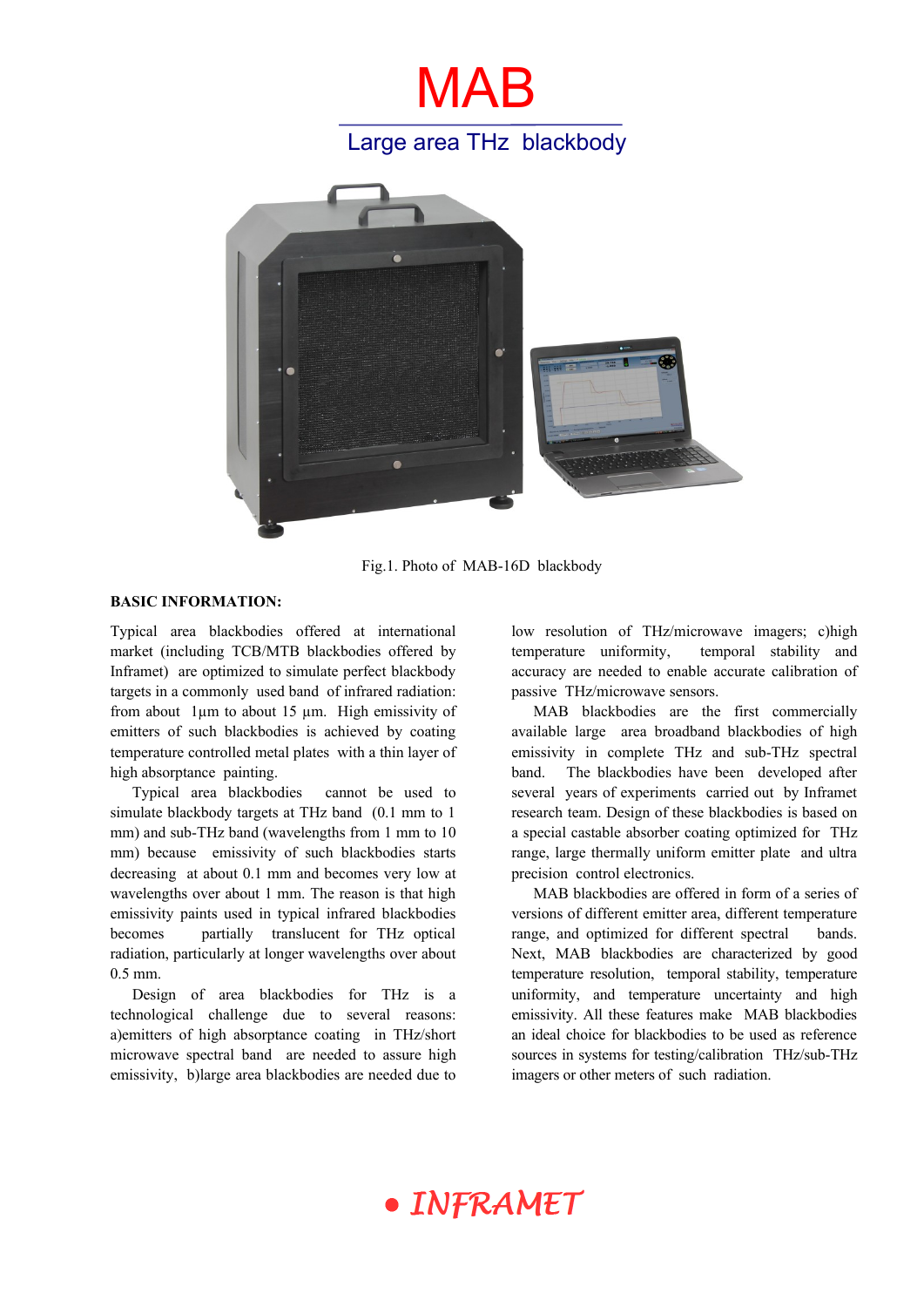MAB Large area THz blackbody

## **FEATURES:**

- Broad spectral range covering both THz and sub THz bands
- Large area up to 1m x1m
- High emissivity in Thz/sub-THz
- Good thermal uniformity on large blackbody area
- Extremely good temperature resolution  $1 \text{ mK}$  and temperature stability  $10 \text{ mK}$
- High speed, easy control from PC
- Compact, reliable design (blackbody is integrated with controller)

### **PARAMETERS:**

| Parameter                     | Value                                                             |
|-------------------------------|-------------------------------------------------------------------|
| Aperture                      | from $150 \times 150$ mm to $1000x1000$ mm                        |
|                               | typical model: 400x400mm                                          |
| Optimal work spectral band*   | Different version available:                                      |
|                               | A- from 0.1 mm to 1mm $(0.3-3)$ THz),                             |
|                               | B - from 0.5 mm to 4 mm (75GHz -0.6 THz),                         |
|                               |                                                                   |
|                               | C - from 2 mm to 10 mm (30GHz-150GHz),                            |
|                               | D- from $0.5$ mm to $10$ mm $(30 \text{ GHz} - 0.6 \text{THz})$ , |
|                               | E- from $0.5$ mm to $30$ mm $(10GHz - 0.6THz)$                    |
|                               | Ka- from 7.5mm to 11.1mm (26.5–40 GHz)                            |
| Absolute temperature range    | $+5$ °C to $+95$ °C - code ST                                     |
|                               | -5 $\rm{^{\circ}C}$ to +95 $\rm{^{\circ}C}$ - code EX             |
|                               | $+5$ °C to 150°C - code HT,                                       |
|                               | ambient+10°C to 200°C - code EHT                                  |
|                               | -30 $\mathrm{^{\circ}C}$ to +70 $\mathrm{^{\circ}C}$ - code LT.   |
| Set point and resolution      | $1$ mK                                                            |
| Emissivity                    | $\geq$ 0.96 (spectral band A)                                     |
|                               | $\geq$ 0.98 (spectral band B)                                     |
|                               | $\geq$ 0.99 (spectral band C)                                     |
|                               | $\geq$ 0.99 (spectral band D)                                     |
|                               | $\geq$ 0.99 (spectral band E)                                     |
|                               | $\geq$ 0.99 (spectral band Ka)                                    |
| Temperature uniformity**      | $\leq 0.02x(T$ -Tamb) or 0.2°C where Tamb – ambient temperature   |
| Regulation stability          | $\pm 5$ mK @ $\Delta T = 10$ °C                                   |
| Total temperature uncertainty | $0.005$ (T-25°C)+100 [mK] at 25°C ambient temperature             |
| Approximate Heating Rate      | $+0.15\text{°C/sec}$ . at 25°C (for MAB-16D)                      |
| Approximate Cooling Rate      | $+0.05\text{°C/sec}$ . at 25°C (for MAB 16D)                      |
| <b>Settling Time</b>          | $\leq$ 120 sec                                                    |
| Computer control              | RS-232 (USB 2.0) or RS485 (option)                                |
| Power requirements            | 230VAC                                                            |
| Max power consumption         | from 300W to 12 000W depending on version                         |
| Operating temperature         | $5^{\circ}$ C to 40 $^{\circ}$ C                                  |
| Storage temperature           | $-10$ °C ÷ +60 °C                                                 |
| Relative humidity             | 5% to 95%, non-condensing                                         |
| Approximate mass              | from 18kg to 170 kg (106kg for MAB-16D)                           |
| Approximate dimensions        | From 200x200x300mm to 1250x1400x400mm (540x730x380mm)             |

\* blackbody will emit radiation also outside specified band but emissivity can drop below specified value

\*\* measured as temperature spatial distribution uncertainty at blackbody area